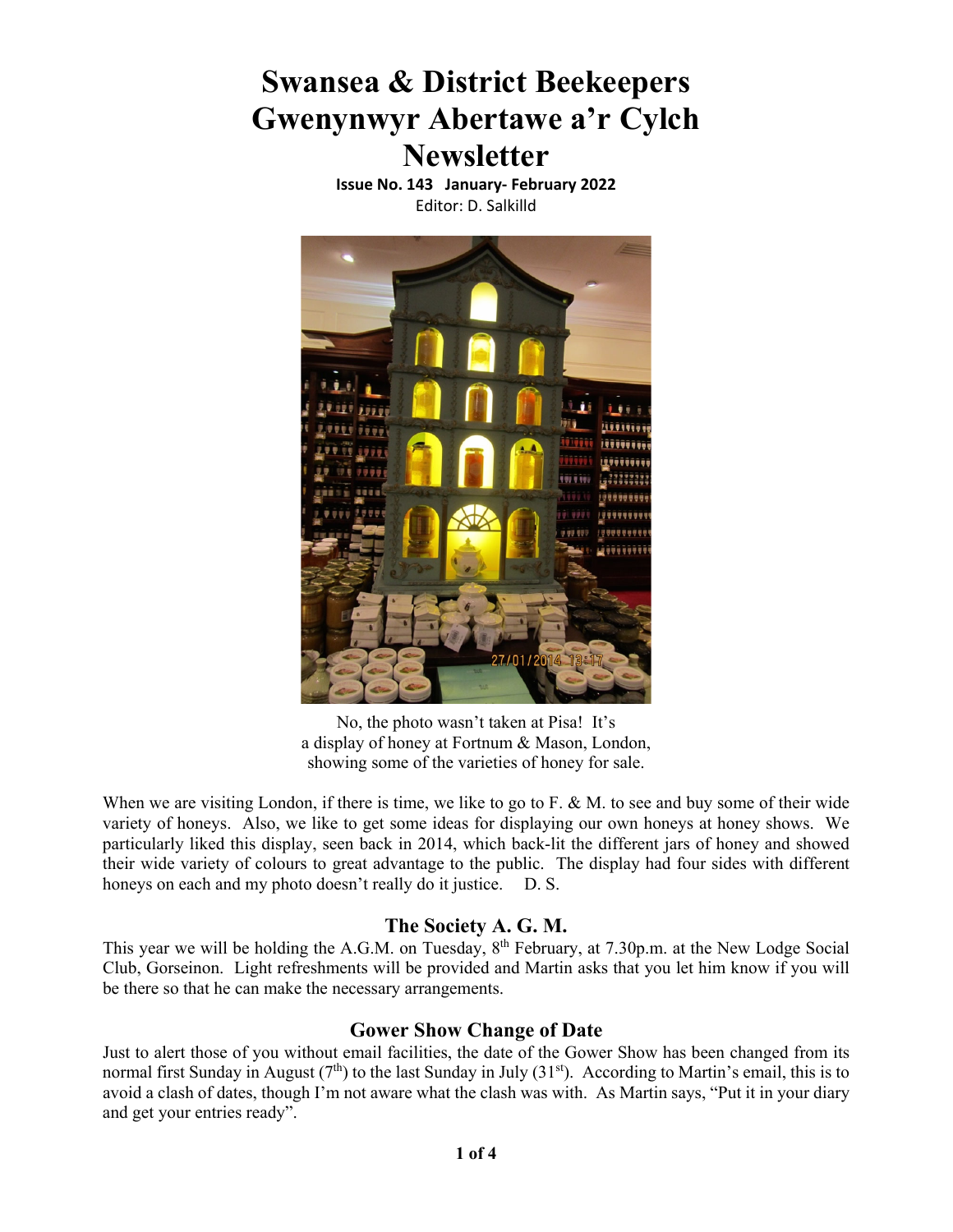#### **Clean-up Time**

Here I am again, preaching to the membership, but winter time really is a good time to give your beekeeping equipment a thorough clean-up. Clean your supers, frames, excluders, extractor, smoker, etc. so that they are ready for use in the new season.

You might also have a think about buying any new equipment you may need, those extra frames, foundation, candle making bits and bobs etc. Winter is a good time to assemble frames and they will be ready to use when you need them in the Spring.

On another subject, I was glad to see that the WBKA Spring Convention will be back at the Royal Welsh Showground on Saturday 26<sup>th</sup> March. Things are getting back to normal post covid!! It's something to look forward to.

## **Bee Behaviour**

In the Daily Telegraph dated  $30<sup>th</sup>$  October, an article appeared which quoted findings of a study by the University College of London, as reported in the journal 'Science Advances'.

The study suggested that some colonies of honeybees had developed a behaviour to prevent the spread of varroa mites, namely by foragers doing their waggle dance towards the periphery of the nest whilst the nurse bees were at the centre. By this separation, transmission of the varroa mites is likely to be reduced. In normal circumstances, the waggle dance would have been done near the centre of the nest.

The behaviour was discovered after studying colonies which were heavily affected with varroa and comparing them with colonies which were clean.

## **Winter Rains**

In the last newsletter I talked about the effect of cold weather on honeybees. This time, I want to mention the effects of heavy rain, particularly the danger of colonies being flooded.

In their feral state, honeybees live in a hole in a tree, high above any possibility of flood water touching a colony. However, those kept in hives at ground level, in gardens or on farmland, may be vulnerable if they are sited in a dip or a hollow. Although it is rare, I have seen pictures of hives, in the U.K. floating away in flood water. It's a sad sight indeed. Recently we seem to have been be getting more and more heavy rains, so make sure that your colonies are not susceptible to them.

A related problem is getting across a muddy field whilst carrying equipment to your apiary. This is particularly important at harvest time when lugging heavy supers back to your car. Even using a barrow is more difficult at times like these.

So, when you are considering a potential apiary site, make sure it has good access and is unlikely to be flooded. D. S.

#### **"When Bees were Bees"** by Tom Davies.

For this article I have part of a report sent into "Gleanings in Bee Culture" for May 1930. The report was from a MR. C. H. Gilbert, of Laramie, Wyoming, and described the 1929 winter.

The winter was described as a very unusual one, with the temperature dropping to 41 $\degree$  F below zero (-40.5 $\degree$ C),while some days in December and February were exceptionally warm for the time of year.

September, November, January, and March were all cold months. A week in the early part of September, a cold snap, killed all flowers in most parts of the state, and stopped brood-rearing, and also caused many colonies to go into winter light in stores.

October warmed up and brood rearing started up again in many colonies, while November turned cold again, the lowest temperature recorded was  $21^{\circ}$  F below zero (-29 $^{\circ}$  C).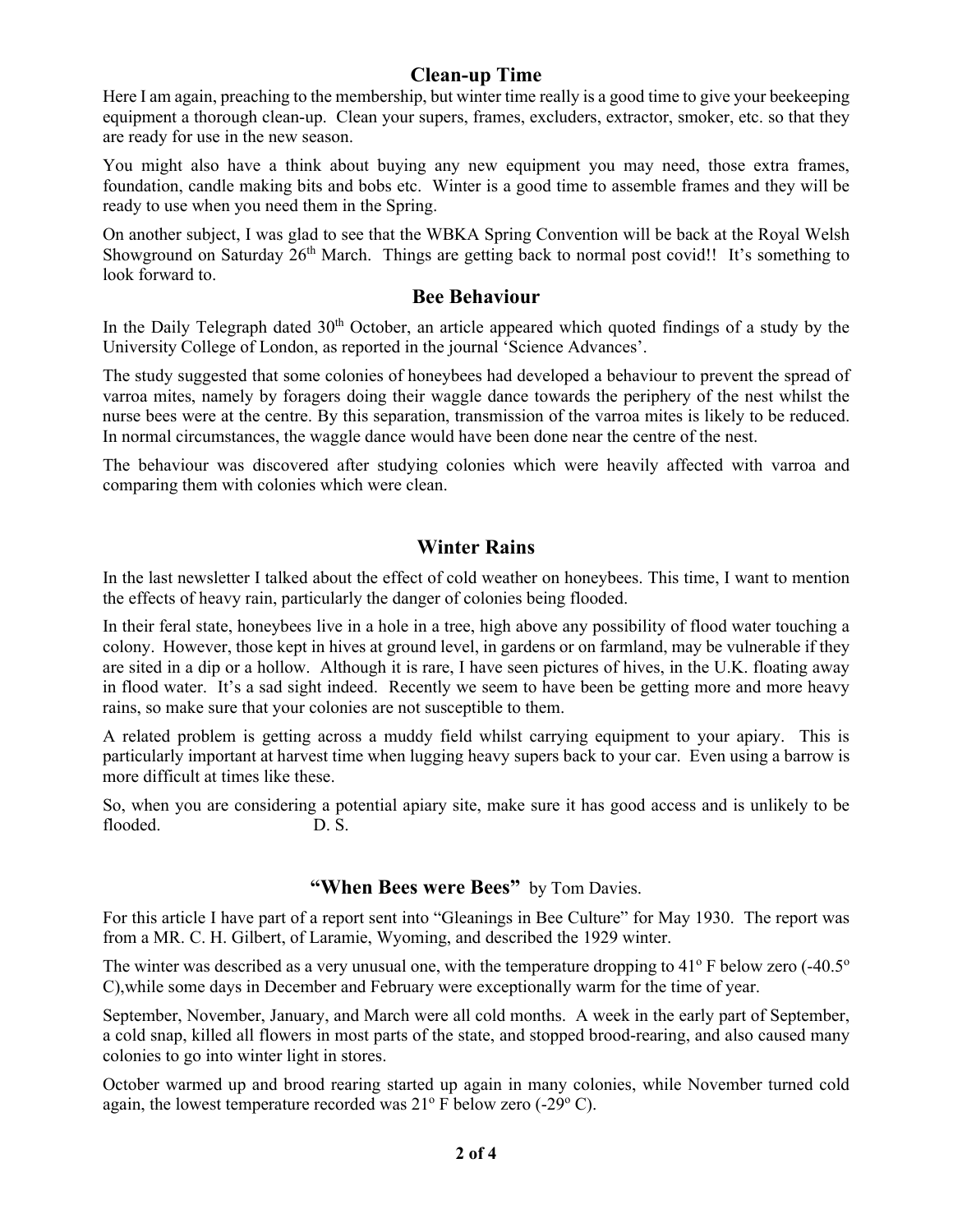December warmed up again and bees were flying freely, while January was next to the coldest month ever recorded in the state, the minimum temperature being  $45^{\circ}$  F below zero in many sections (-42.7° C).

While the report dealt with colonies that were overwintered in cellars, many colonies spent the winter outside, packed in insulation and this proved to be ideal as the bees could fly openly in the milder spells.

Till next time, Tom.

# **Low Flying** (Temperatures)

Some people have said that bees don't fly when temperatures plummet and, to a certain extent, they are correct. However, I have watched my bees flying in winter times when the ambient temperatures have been down as low as  $6^{\circ}$  C. Those flights had to be cleansing flights and I did wonder at the time if the cold weather got to them before they could return to the warmth of the hive. Unlike the reporter who, during the Falklands War, counted them out and counted them back, I didn't make a note of numbers at the time.

If any of you have experience of bees flying at very low temperatures, I would like to hear about it. Of particular interest is the temperatures at which honeybees will start to forage in spring.

Inside the hive, bees cluster into a ball for warmth in wintertime. This ball, made up of workers has the queen somewhere in the middle. The drones have long since been thrown out of the colony. This cluster is spread over the combs and changes its size as the temperatures go up or down, expanding or contracting as necessary to maintain its core temperature, ideally 35°C though it can get down to about 27°C.

Things are different at the outside of the cluster. There, temperatures can get down to about 8°C, pretty chilly! Honeybees circulate into the core for warmth and out again.

During the cold weather they eat very little of their honey stores. Warmth from the cluster heats the capped honey above them and as it is consumed, the cluster moves gradually upwards. The main reduction of winter stores is usually from February onwards, when the colony starts to raise brood. Then, they need the stores to generate and maintain brood temperatures.

I have always tried to leave 20 kg of honey in the brood area for overwintering, if necessary, feeding with syrup or inverted sugar to reach that amount. However, those stores didn't always guarantee survival of the colony. Many years ago, one of my colonies died out over winter. At the spring inspection, I found the cluster dead on one side of the hive and a huge amount of stores on the other side. My assumption at the time was that the weather had been too cold for the cluster to move across the frames to reach the remaining stores.

Later on in January, if you find that your colonies are light, feed them with fondant of which there are several brands available on the market. To check the weight of each hive, heft it by hand. This entails lifting one side slightly off its stand and judging if it is OK or if it is light. Instinct will tell you if it needs feeding or not.

Before fondant became available, white sugar was widely used for spring feeding. I only used it once, many years ago. I took a bag of white sugar (never use brown), cut a small hole in it, dampened the sugar inside and put it over the crown board hole. The bees came up and ate about half the packet out. Ah well, Happy memories of the good old days. D. S.

| <b>Contact Numbers</b>      |  |                           |
|-----------------------------|--|---------------------------|
| <b>Chairman: Paul Lyons</b> |  | sd bks@btinternet.com     |
| Secretary: Contact          |  | sdbks.secretary@gmail.com |
| Treasurer: John Gale        |  | 07855 451 781             |